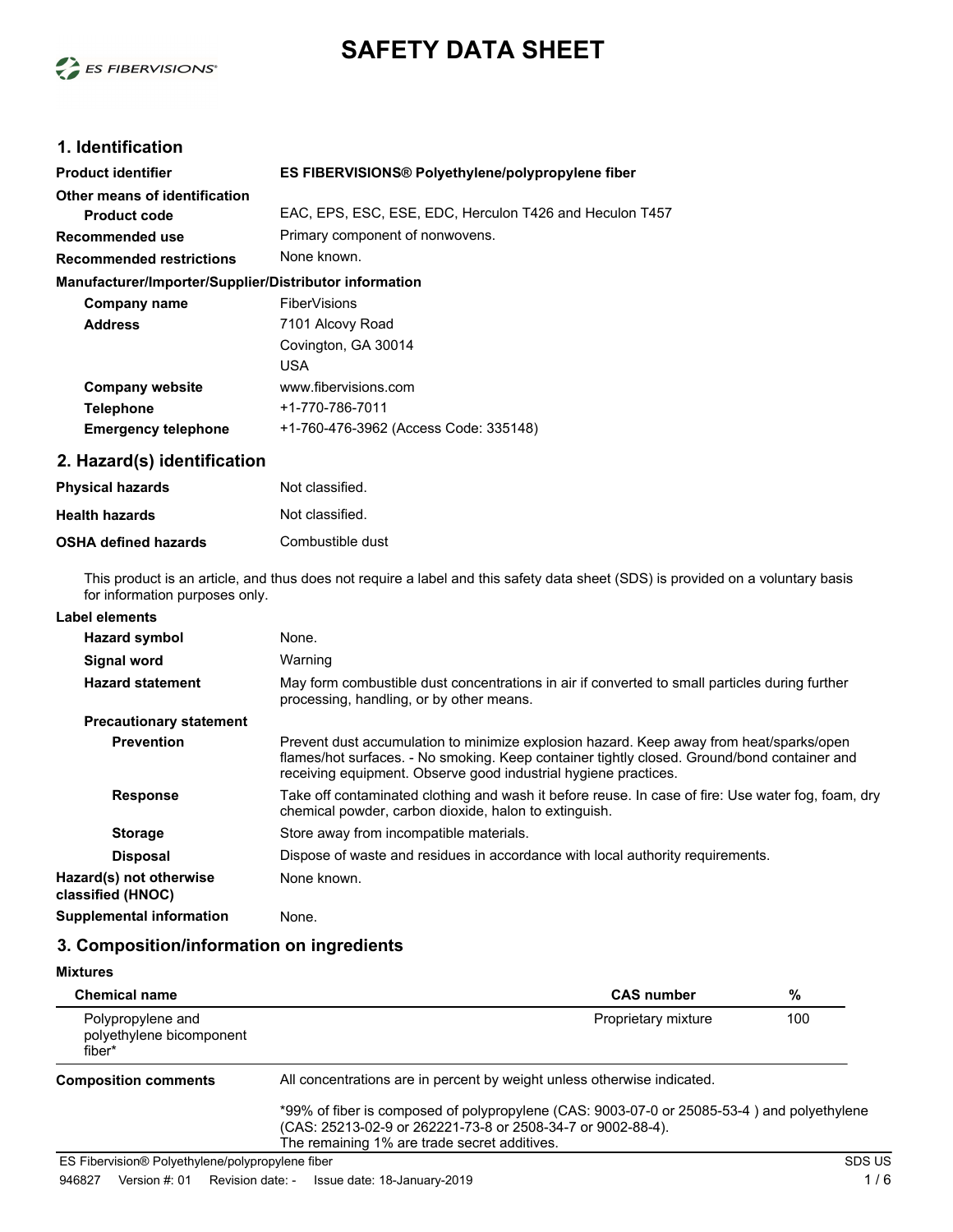## **4. First-aid measures**

| <b>Inhalation</b>                                                            | In case of inhalation of dust: Move to fresh air. Call a physician if symptoms develop or persist.                      |  |
|------------------------------------------------------------------------------|-------------------------------------------------------------------------------------------------------------------------|--|
| <b>Skin contact</b>                                                          | Wash off with soap and water. Get medical attention if irritation develops and persists.                                |  |
| Eye contact                                                                  | Do not rub eyes. Rinse with water. Get medical attention if irritation develops and persists.                           |  |
| Ingestion                                                                    | Rinse mouth. Get medical attention if symptoms occur.                                                                   |  |
| <b>Most important</b><br>symptoms/effects, acute and<br>delayed              | Dusts may irritate the respiratory tract, skin and eyes. May cause allergic skin disorders in<br>sensitive individuals. |  |
| Indication of immediate<br>medical attention and special<br>treatment needed | Treat symptomatically.                                                                                                  |  |
| <b>General information</b>                                                   | Ensure that medical personnel are aware of the material(s) involved, and take precautions to<br>protect themselves.     |  |

# **5. Fire-fighting measures**

| Suitable extinguishing media                                     | Avoid high pressure media which could cause the formation of a potentially explosible dust-air<br>mixture. Water fog. Foam. Dry chemical powder. Carbon dioxide (CO2). Halon. Apply<br>extinguishing media carefully to avoid creating airborne dust.                                                                           |
|------------------------------------------------------------------|---------------------------------------------------------------------------------------------------------------------------------------------------------------------------------------------------------------------------------------------------------------------------------------------------------------------------------|
| Unsuitable extinguishing<br>media                                | Do not use water jet as an extinguisher, as this will spread the fire.                                                                                                                                                                                                                                                          |
| Specific hazards arising from<br>the chemical                    | Explosion hazard: Avoid generating dust; fine dust dispersed in air in sufficient concentrations and<br>in the presence of an ignition source is a potential dust explosion hazard. During fire, gases<br>hazardous to health may be formed such as: Carbon oxides. Hydrocarbons. Aldehydes. Ketones.<br>Acrolein. Fatty acids. |
| Special protective equipment<br>and precautions for firefighters | Self-contained breathing apparatus and full protective clothing must be worn in case of fire.                                                                                                                                                                                                                                   |
| <b>Fire fighting</b><br>equipment/instructions                   | In case of fire and/or explosion do not breathe fumes. Move containers from fire area if you can do<br>so without risk.                                                                                                                                                                                                         |
| <b>Specific methods</b>                                          | Use standard firefighting procedures and consider the hazards of other involved materials.                                                                                                                                                                                                                                      |
| <b>General fire hazards</b>                                      | Material will burn in a fire. If small particles are generated during further processing, handling, or                                                                                                                                                                                                                          |

by other means, may form combustible dust concentrations in air.

#### **6. Accidental release measures**

| <b>Personal precautions,</b><br>protective equipment and<br>emergency procedures | Keep unnecessary personnel away. Keep people away from and upwind of spill/leak. Use only<br>non-sparking tools. Dust deposits should not be allowed to accumulate on surfaces, as these may<br>form an explosive mixture if they are released into the atmosphere in sufficient concentration.<br>Wear appropriate protective equipment and clothing during clean-up. Use a NIOSH/MSHA<br>approved respirator if there is a risk of exposure to dust/fume at levels exceeding the exposure<br>limits. Ensure adequate ventilation. Local authorities should be advised if significant spillages<br>cannot be contained. For personal protection, see section 8 of the SDS. |
|----------------------------------------------------------------------------------|-----------------------------------------------------------------------------------------------------------------------------------------------------------------------------------------------------------------------------------------------------------------------------------------------------------------------------------------------------------------------------------------------------------------------------------------------------------------------------------------------------------------------------------------------------------------------------------------------------------------------------------------------------------------------------|
| <b>Methods and materials for</b><br>containment and cleaning up                  | Eliminate all ignition sources (no smoking, flares, sparks, or flames in immediate area). Take<br>precautionary measures against static discharge. Use only non-sparking tools. Avoid dispersal of<br>dust in the air (i.e., clearing dust surfaces with compressed air). Collect dust using a vacuum<br>cleaner equipped with HEPA filter. Stop the flow of material, if this is without risk.                                                                                                                                                                                                                                                                             |
|                                                                                  | If product is not contaminated, scoop into clean containers for use. If product is contaminated,<br>scoop into containers and discard appropriately. Following product recovery, flush area with water.                                                                                                                                                                                                                                                                                                                                                                                                                                                                     |
|                                                                                  | For waste disposal, see section 13 of the SDS.                                                                                                                                                                                                                                                                                                                                                                                                                                                                                                                                                                                                                              |
| <b>Environmental precautions</b>                                                 | Avoid discharge into drains, water courses or onto the ground.                                                                                                                                                                                                                                                                                                                                                                                                                                                                                                                                                                                                              |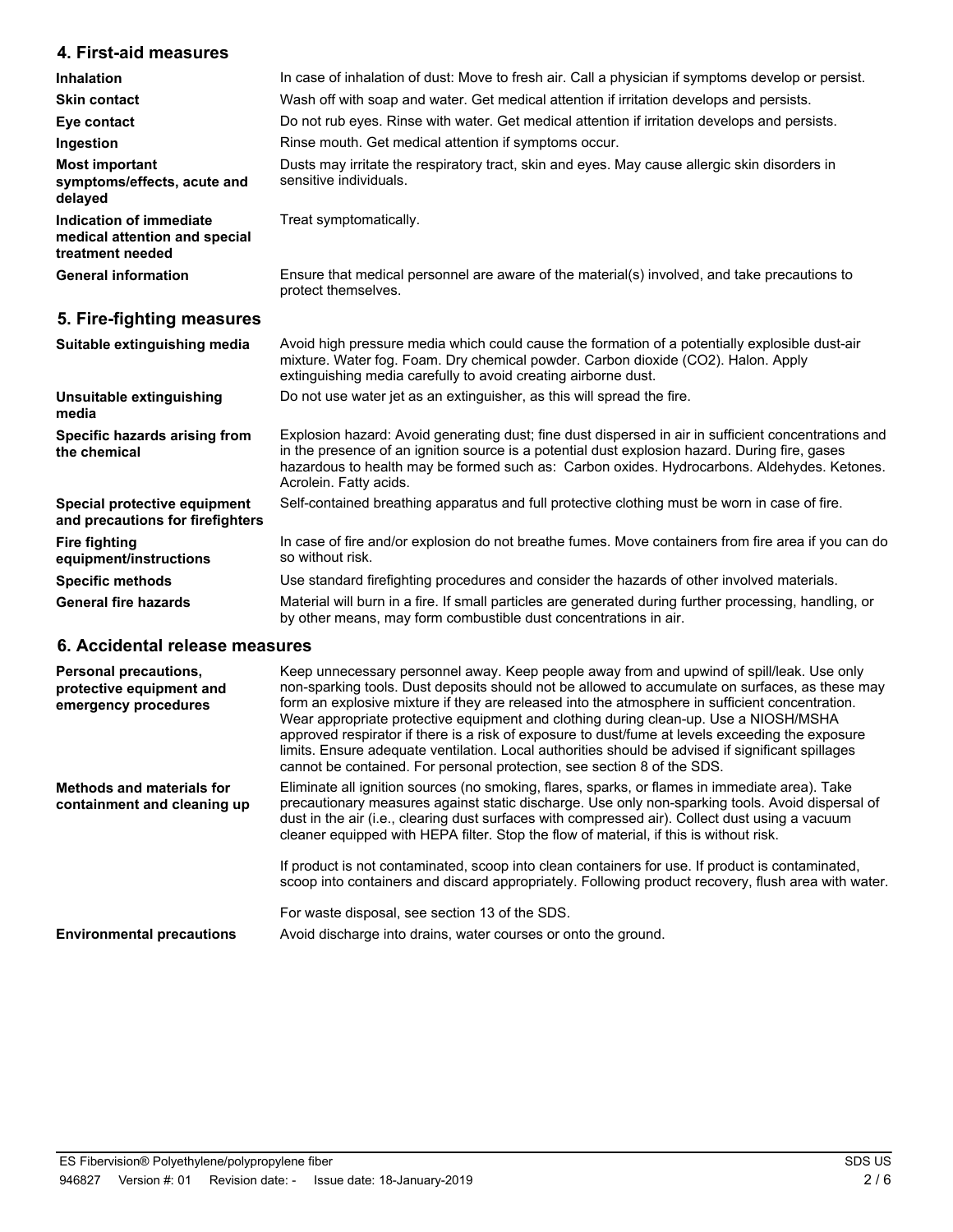# **7. Handling and storage**

| <b>Precautions for safe handling</b>                            | Minimize dust generation and accumulation. Avoid significant deposits of material, especially on<br>horizontal surfaces, which may become airborne and form combustible dust clouds and may<br>contribute to secondary explosions. Routine house keeping should be instituted to ensure that<br>dusts do not accumulate on surfaces. Dry powders can build static electricity charges when<br>subjected to the friction of transfer and mixing operations. Provide adequate precautions, such as<br>electrical grounding and bonding, or inert atmospheres. Keep away from heat/sparks/open<br>flames/hot surfaces. - No smoking. Explosion-proof general and local exhaust ventilation. |
|-----------------------------------------------------------------|------------------------------------------------------------------------------------------------------------------------------------------------------------------------------------------------------------------------------------------------------------------------------------------------------------------------------------------------------------------------------------------------------------------------------------------------------------------------------------------------------------------------------------------------------------------------------------------------------------------------------------------------------------------------------------------|
|                                                                 | Employees who have a history of skin disease or allergy should receive medical clearance prior to<br>employment involving direct contact with this product. Wear appropriate personal protective<br>equipment. Observe good industrial hygiene practices.                                                                                                                                                                                                                                                                                                                                                                                                                                |
| Conditions for safe storage,<br>including any incompatibilities | Keep containers tightly closed in a dry, cool and well-ventilated place. Store at temperature below<br>140°F (60°C). Store away from incompatible materials (see Section 10 of the SDS).                                                                                                                                                                                                                                                                                                                                                                                                                                                                                                 |

### **8. Exposure controls/personal protection**

| <b>Occupational exposure limits</b>                                                    |                                                                                                                                                                                                                                                                                                                                                                                                                              |                                                                                                                                                                                                                                                                                                                                                                                                                                                                                                   |                       |
|----------------------------------------------------------------------------------------|------------------------------------------------------------------------------------------------------------------------------------------------------------------------------------------------------------------------------------------------------------------------------------------------------------------------------------------------------------------------------------------------------------------------------|---------------------------------------------------------------------------------------------------------------------------------------------------------------------------------------------------------------------------------------------------------------------------------------------------------------------------------------------------------------------------------------------------------------------------------------------------------------------------------------------------|-----------------------|
| US. OSHA Table Z-3 (29 CFR 1910.1000)<br><b>Materials generated</b><br>during handling | <b>Type</b>                                                                                                                                                                                                                                                                                                                                                                                                                  | Value                                                                                                                                                                                                                                                                                                                                                                                                                                                                                             | Form                  |
| Dust                                                                                   | <b>TWA</b>                                                                                                                                                                                                                                                                                                                                                                                                                   | $5$ mg/m $3$                                                                                                                                                                                                                                                                                                                                                                                                                                                                                      | Respirable fraction.  |
|                                                                                        |                                                                                                                                                                                                                                                                                                                                                                                                                              | 15 mg/m3                                                                                                                                                                                                                                                                                                                                                                                                                                                                                          | Total dust.           |
|                                                                                        |                                                                                                                                                                                                                                                                                                                                                                                                                              | 50 mppcf                                                                                                                                                                                                                                                                                                                                                                                                                                                                                          | Total dust.           |
|                                                                                        |                                                                                                                                                                                                                                                                                                                                                                                                                              | 15 mppcf                                                                                                                                                                                                                                                                                                                                                                                                                                                                                          | Respirable fraction.  |
| <b>US. ACGIH Threshold Limit Values</b>                                                |                                                                                                                                                                                                                                                                                                                                                                                                                              |                                                                                                                                                                                                                                                                                                                                                                                                                                                                                                   |                       |
| <b>Materials generated</b><br>during handling                                          | <b>Type</b>                                                                                                                                                                                                                                                                                                                                                                                                                  | Value                                                                                                                                                                                                                                                                                                                                                                                                                                                                                             | Form                  |
| Dust                                                                                   | <b>TWA</b>                                                                                                                                                                                                                                                                                                                                                                                                                   | $3$ mg/m $3$                                                                                                                                                                                                                                                                                                                                                                                                                                                                                      | Respirable particles. |
|                                                                                        |                                                                                                                                                                                                                                                                                                                                                                                                                              | 10 mg/m3                                                                                                                                                                                                                                                                                                                                                                                                                                                                                          | Inhalable particles.  |
| <b>Biological limit values</b>                                                         | No biological exposure limits noted for the ingredient(s).                                                                                                                                                                                                                                                                                                                                                                   |                                                                                                                                                                                                                                                                                                                                                                                                                                                                                                   |                       |
| Appropriate engineering<br>controls                                                    | Explosion-proof general and local exhaust ventilation. Good general ventilation should be used.<br>Ventilation rates should be matched to conditions. If applicable, use process enclosures, local<br>exhaust ventilation, or other engineering controls to maintain airborne levels below recommended<br>exposure limits. If exposure limits have not been established, maintain airborne levels to an<br>acceptable level. |                                                                                                                                                                                                                                                                                                                                                                                                                                                                                                   |                       |
|                                                                                        | Individual protection measures, such as personal protective equipment                                                                                                                                                                                                                                                                                                                                                        |                                                                                                                                                                                                                                                                                                                                                                                                                                                                                                   |                       |
| <b>Eye/face protection</b>                                                             | Unvented, tight fitting goggles should be worn in dusty areas.                                                                                                                                                                                                                                                                                                                                                               |                                                                                                                                                                                                                                                                                                                                                                                                                                                                                                   |                       |
| <b>Skin protection</b>                                                                 |                                                                                                                                                                                                                                                                                                                                                                                                                              |                                                                                                                                                                                                                                                                                                                                                                                                                                                                                                   |                       |
| <b>Hand protection</b>                                                                 | Wear protective gloves.                                                                                                                                                                                                                                                                                                                                                                                                      |                                                                                                                                                                                                                                                                                                                                                                                                                                                                                                   |                       |
| <b>Skin protection</b>                                                                 |                                                                                                                                                                                                                                                                                                                                                                                                                              |                                                                                                                                                                                                                                                                                                                                                                                                                                                                                                   |                       |
| Other                                                                                  | Normal work clothing (long sleeved shirts and long trousers) are recommended.                                                                                                                                                                                                                                                                                                                                                |                                                                                                                                                                                                                                                                                                                                                                                                                                                                                                   |                       |
| <b>Respiratory protection</b>                                                          |                                                                                                                                                                                                                                                                                                                                                                                                                              | If engineering controls do not maintain airborne concentrations below recommended exposure<br>limits (where applicable) or to an acceptable level (in countries where exposure limits have not<br>been established), an approved respirator must be worn. Use a NIOSH/MSHA approved respirator<br>if there is a risk of exposure to dust/fume at levels exceeding the exposure limits. If respirators are<br>used, a program should be instituted to assure compliance with OSHA 29 CFR 1910.134. |                       |
| <b>Thermal hazards</b>                                                                 | Wear appropriate thermal protective clothing, when necessary.                                                                                                                                                                                                                                                                                                                                                                |                                                                                                                                                                                                                                                                                                                                                                                                                                                                                                   |                       |
| <b>General hygiene</b><br>considerations                                               | When using, do not eat, drink or smoke. Always observe good personal hygiene measures, such<br>as washing after handling the material and before eating, drinking, and/or smoking. Routinely<br>wash work clothing and protective equipment to remove contaminants.                                                                                                                                                          |                                                                                                                                                                                                                                                                                                                                                                                                                                                                                                   |                       |

### **9. Physical and chemical properties**

| Appearance                                       |                             |        |
|--------------------------------------------------|-----------------------------|--------|
| <b>Physical state</b>                            | Solid.                      |        |
| <b>Form</b>                                      | Textured and soft fibers.   |        |
| Color                                            | Various.                    |        |
| Odor                                             | Slight odor of spin finish. |        |
| ES Fibervision® Polyethylene/polypropylene fiber |                             | SDS US |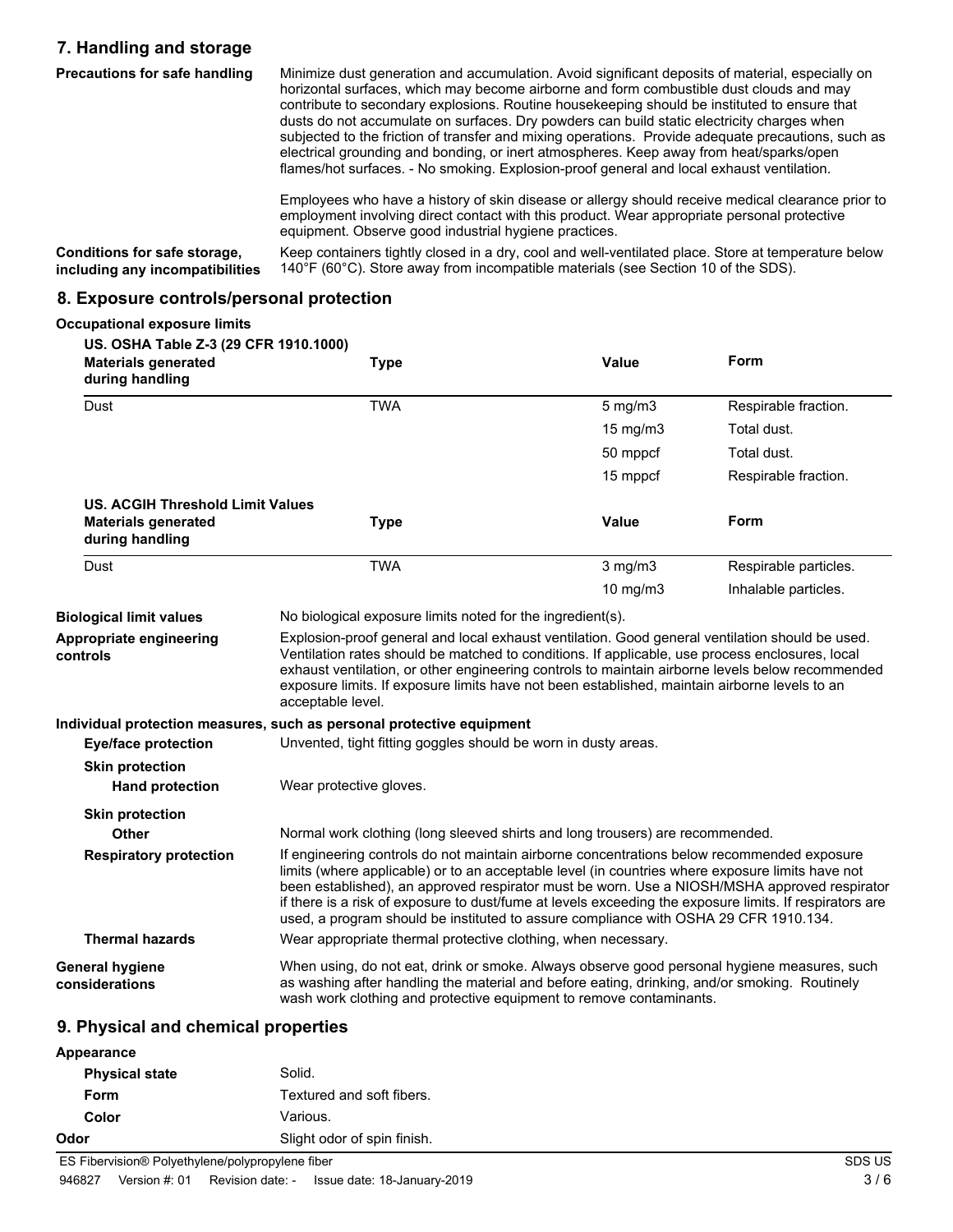| <b>Odor threshold</b>                             | Not available.                                                                        |
|---------------------------------------------------|---------------------------------------------------------------------------------------|
| рH                                                | $6.5 \pm 1$ at a concentration 10% (made on the spin finish which is 1% of the fiber) |
| Melting point/freezing point                      | 203 - 261 °F (95 - 127.22 °C) (Surface melting)<br>320 °F (160 °C) (Complete melting) |
| Initial boiling point and boiling<br>range        | Not available.                                                                        |
| <b>Flash point</b>                                | $> 650.0$ °F ( $> 343.3$ °C) (Setchkin)                                               |
| <b>Evaporation rate</b>                           | Negligible.                                                                           |
| Flammability (solid, gas)                         | Will burn if involved in a fire. Fine particles may form explosive mixtures with air. |
| Upper/lower flammability or explosive limits      |                                                                                       |
| Explosive limit - lower (%)                       | Not available.                                                                        |
| Explosive limit - upper (%)                       | Not available.                                                                        |
| Vapor pressure                                    | Not available.                                                                        |
| <b>Vapor density</b>                              | Not available.                                                                        |
| <b>Relative density</b>                           | Not available.                                                                        |
| Solubility(ies)                                   |                                                                                       |
| <b>Solubility (water)</b>                         | < 1 % Negligible.                                                                     |
| <b>Partition coefficient</b><br>(n-octanol/water) | Not available.                                                                        |
| <b>Auto-ignition temperature</b>                  | $>650$ °F ( $>343.33$ °C)                                                             |
| <b>Decomposition temperature</b>                  | $>= 572$ °F ( $>= 300$ °C)                                                            |
| <b>Viscosity</b>                                  | Not applicable.                                                                       |
| <b>Other information</b>                          |                                                                                       |
| <b>Density</b>                                    | $0.89 - 0.97$ g/cm <sup>3</sup>                                                       |
| <b>Explosive properties</b>                       | Not explosive.                                                                        |
| <b>Oxidizing properties</b>                       | Not oxidizing.                                                                        |
| <b>Percent volatile</b>                           | $< 1 %$ (Water)                                                                       |
| 10. Stability and reactivity                      |                                                                                       |

| <b>Reactivity</b>                            | The product is stable and non-reactive under normal conditions of use, storage and transport.                                                                                                                                        |  |
|----------------------------------------------|--------------------------------------------------------------------------------------------------------------------------------------------------------------------------------------------------------------------------------------|--|
| <b>Chemical stability</b>                    | Material is stable under normal conditions.                                                                                                                                                                                          |  |
| <b>Possibility of hazardous</b><br>reactions | No dangerous reaction known under conditions of normal use.                                                                                                                                                                          |  |
| <b>Conditions to avoid</b>                   | Keep away from heat, hot surfaces, sparks, open flames and other ignition sources. Avoid<br>temperatures exceeding the decomposition temperature. Contact with incompatible materials.<br>Minimize dust generation and accumulation. |  |
| Incompatible materials                       | Strong oxidizing agents. Strong acids. Strong bases.                                                                                                                                                                                 |  |
| <b>Hazardous decomposition</b><br>products   | Decomposition is not expected under normal conditions of use and storage. For hazardous<br>combustion products, see section 5.                                                                                                       |  |

## **11. Toxicological information**

### **Information on likely routes of exposure**

| <b>Inhalation</b>                                                                  | Dust may irritate respiratory system.                                                                                   |
|------------------------------------------------------------------------------------|-------------------------------------------------------------------------------------------------------------------------|
| <b>Skin contact</b>                                                                | Dust or powder may irritate the skin.                                                                                   |
| Eye contact                                                                        | Dust may irritate the eyes.                                                                                             |
| Ingestion                                                                          | May cause discomfort if swallowed.                                                                                      |
| Symptoms related to the<br>physical, chemical and<br>toxicological characteristics | Dusts may irritate the respiratory tract, skin and eyes. May cause allergic skin disorders in<br>sensitive individuals. |
| Information on toxicological effects                                               |                                                                                                                         |
| <b>Acute toxicity</b>                                                              | Not expected to be acutely toxic.                                                                                       |
| <b>Skin corrosion/irritation</b>                                                   | Prolonged skin contact may cause temporary irritation.                                                                  |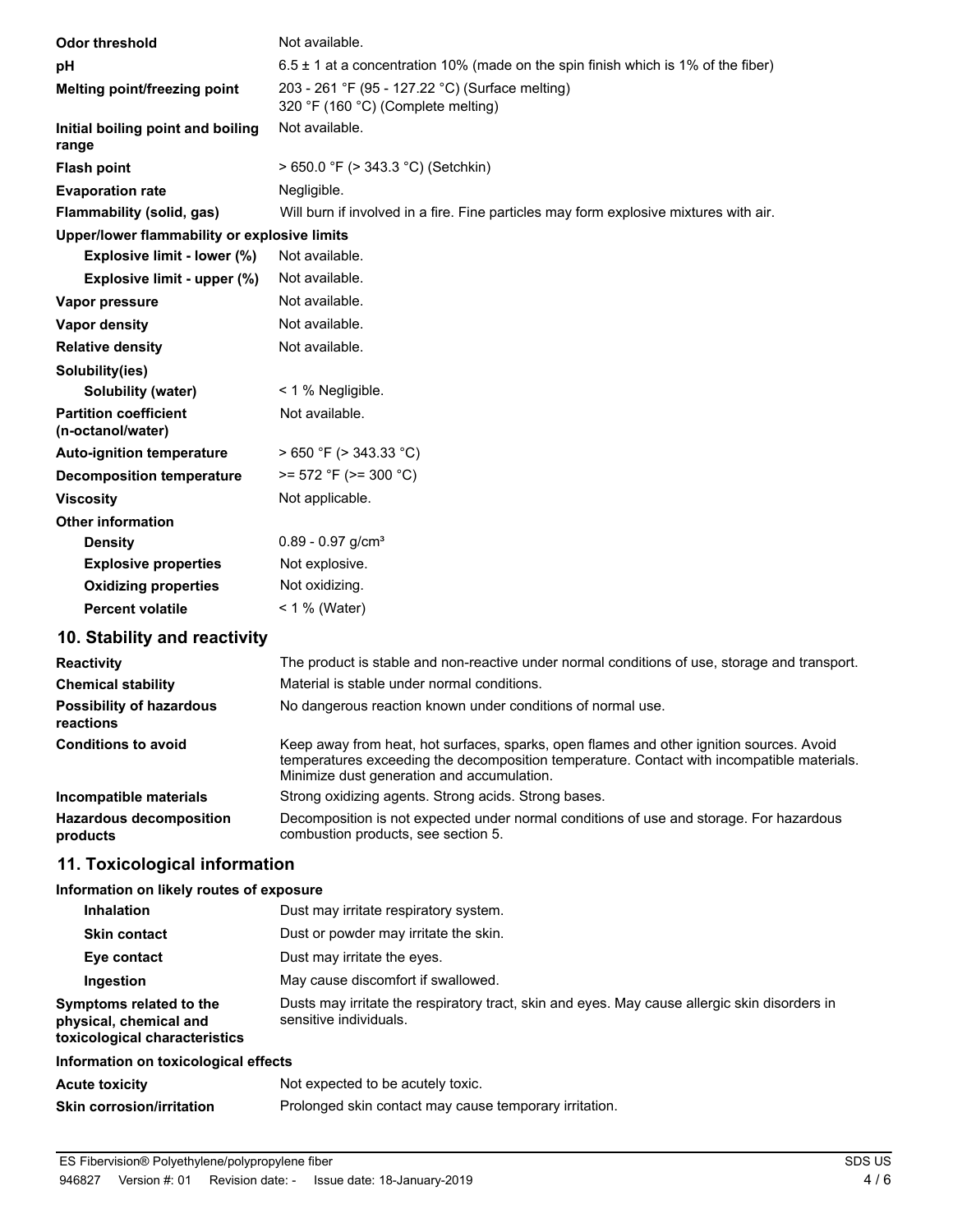| Serious eye damage/eye<br>irritation                   | Direct contact with eyes may cause temporary irritation.                                                                                                                                              |
|--------------------------------------------------------|-------------------------------------------------------------------------------------------------------------------------------------------------------------------------------------------------------|
| Respiratory or skin sensitization                      |                                                                                                                                                                                                       |
| <b>Respiratory sensitization</b>                       | Not a respiratory sensitizer.                                                                                                                                                                         |
| <b>Skin sensitization</b>                              | Not classified. However: May cause allergic skin disorders in sensitive individuals.                                                                                                                  |
| <b>Germ cell mutagenicity</b>                          | No data available to indicate product or any components present at greater than 0.1% are<br>mutagenic or genotoxic.                                                                                   |
| Carcinogenicity                                        | Not classifiable as to carcinogenicity to humans.                                                                                                                                                     |
| IARC Monographs. Overall Evaluation of Carcinogenicity |                                                                                                                                                                                                       |
| Not listed.                                            |                                                                                                                                                                                                       |
| <b>NTP Report on Carcinogens</b>                       |                                                                                                                                                                                                       |
| Not listed.                                            |                                                                                                                                                                                                       |
| Not regulated.                                         | OSHA Specifically Regulated Substances (29 CFR 1910.1001-1053)                                                                                                                                        |
| <b>Reproductive toxicity</b>                           | This product is not expected to cause reproductive or developmental effects.                                                                                                                          |
|                                                        | Not classified.                                                                                                                                                                                       |
| Specific target organ toxicity -<br>single exposure    |                                                                                                                                                                                                       |
| Specific target organ toxicity -<br>repeated exposure  | Not classified.                                                                                                                                                                                       |
| <b>Aspiration hazard</b>                               | Not an aspiration hazard.                                                                                                                                                                             |
| <b>Further information</b>                             | No other specific acute or chronic health impact noted.                                                                                                                                               |
| 12. Ecological information                             |                                                                                                                                                                                                       |
| <b>Ecotoxicity</b>                                     | The product is not classified as environmentally hazardous. However, this does not exclude the<br>possibility that large or frequent spills can have a harmful or damaging effect on the environment. |
| Persistence and degradability                          | The product is not expected to be biodegradable.                                                                                                                                                      |
| <b>Bioaccumulative potential</b>                       | No data available on bioaccumulation.                                                                                                                                                                 |
| <b>Mobility in soil</b>                                | The product is insoluble in water.                                                                                                                                                                    |
| Other adverse effects                                  | None known.                                                                                                                                                                                           |
| 13. Disposal considerations                            |                                                                                                                                                                                                       |

| <b>Disposal instructions</b>             | Collect and reclaim or dispose in sealed containers at licensed waste disposal site. Incinerate the<br>material under controlled conditions in an approved incinerator. Dispose of contents/container in<br>accordance with local/regional/national/international regulations. |
|------------------------------------------|--------------------------------------------------------------------------------------------------------------------------------------------------------------------------------------------------------------------------------------------------------------------------------|
| Local disposal regulations               | Dispose in accordance with all applicable regulations.                                                                                                                                                                                                                         |
| Hazardous waste code                     | The waste code should be assigned in discussion between the user, the producer and the waste<br>disposal company.                                                                                                                                                              |
| Waste from residues / unused<br>products | Dispose of in accordance with local regulations. Empty containers or liners may retain some<br>product residues. This material and its container must be disposed of in a safe manner (see:<br>Disposal instructions).                                                         |
| <b>Contaminated packaging</b>            | Empty containers should be taken to an approved waste handling site for recycling or disposal.                                                                                                                                                                                 |

## **14. Transport information**

### **DOT**

Not regulated as dangerous goods.

#### **IATA**

Not regulated as dangerous goods.

## **IMDG**

Not regulated as dangerous goods.

#### **Transport in bulk according to** Not applicable. **Annex II of MARPOL 73/78 and the IBC Code**

# **15. Regulatory information**

**US federal regulations**

This product is an article pursuant to 29 CFR 1910.1200 and, as such, is not subject to the OSHA Hazard Communication Standard.

This product is considered an article and is not subject to TSCA requirements.